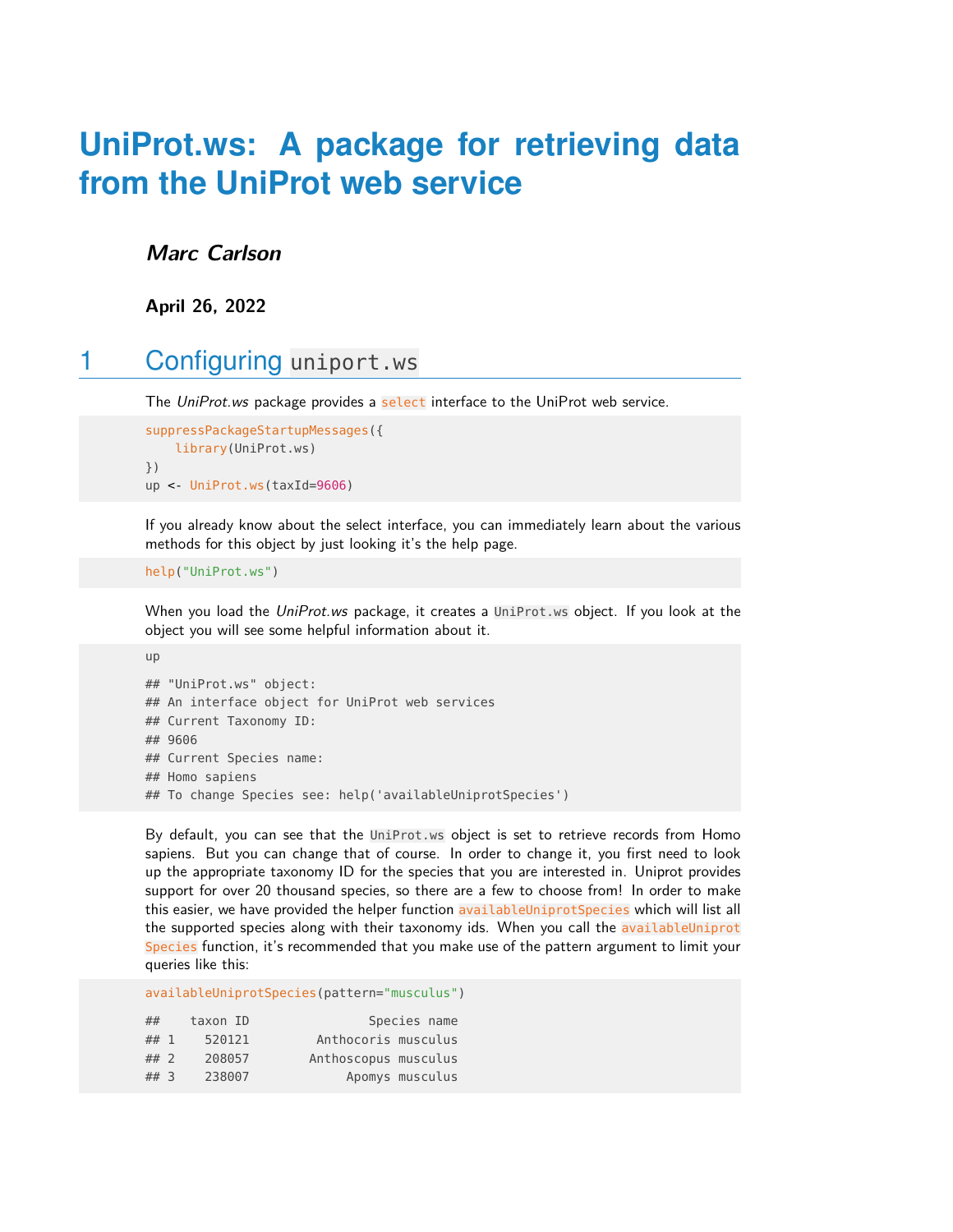| ## 4  | 213557 | Baiomys musculus                    |  |
|-------|--------|-------------------------------------|--|
| ## 5  | 9771   | Balaenoptera musculus               |  |
| ## 6  | 197864 | Blepharisma musculus                |  |
| ## 7  | 10090  | Mus musculus                        |  |
| ## 8  | 35531  | Mus musculus bactrianus             |  |
| ## 9  | 10091  | Mus musculus castaneus              |  |
| ## 10 | 57486  | Mus musculus molossinus             |  |
| ## 11 |        | 1891730 Mus musculus polyomavirus 1 |  |

Once you have learned the taxonomy ID for the species of interest, you can then change the taxonomy id for the UniProt.ws object using  $\text{taxId}$  setter or by calling the constructor for UniProt.ws

```
mouseUp <- UniProt.ws(10090)
mouseUp
## "UniProt.ws" object:
## An interface object for UniProt web services
## Current Taxonomy ID:
## 10090
## Current Species name:
## Mus musculus
## To change Species see: help('availableUniprotSpecies')
```
As you can see the species is different for the mouseUp new object.

## 2 Using UniProt.ws

Once you are safisfied that you have an uniport.ws that is using the appropriate organsims, you can make use of the standard set of methods in a select interface. Specifically: columns, keytypes, keys and select.

You will probably notice that there are a large number of columns that can be retrieved.

head(keytypes(up))

|  | ## [1] "AARHUS/GHENT-2DPAGE" "AGD" |          | "ALLERGOME" |
|--|------------------------------------|----------|-------------|
|  | ## [4] "ARACHNOSERVER"             | "BIOCYC" | "CGD"       |

And most (but not all) of these fields can also be used as keytypes.

| head(colums(up)) |  |                    |                             |          |  |
|------------------|--|--------------------|-----------------------------|----------|--|
|                  |  | ## $[1]$ "3D"      | "AARHUS/GHENT-2DPAGE" "AGD" |          |  |
|                  |  | ## [4] "ALLERGOME" | "ARACHNOSERVER"             | "BIOCYC" |  |

If necessary you can also look up the keys of a given type. But please be warned that the web service is slow at this particular kind of lookup. So if you really want to do this kind of operation you are probably going to want to save the result to your R session.

egs = keys(up, "ENTREZ\_GENE")

Finally, you can loop up whatever combinations of columns, keytypes and keys that you need when using select.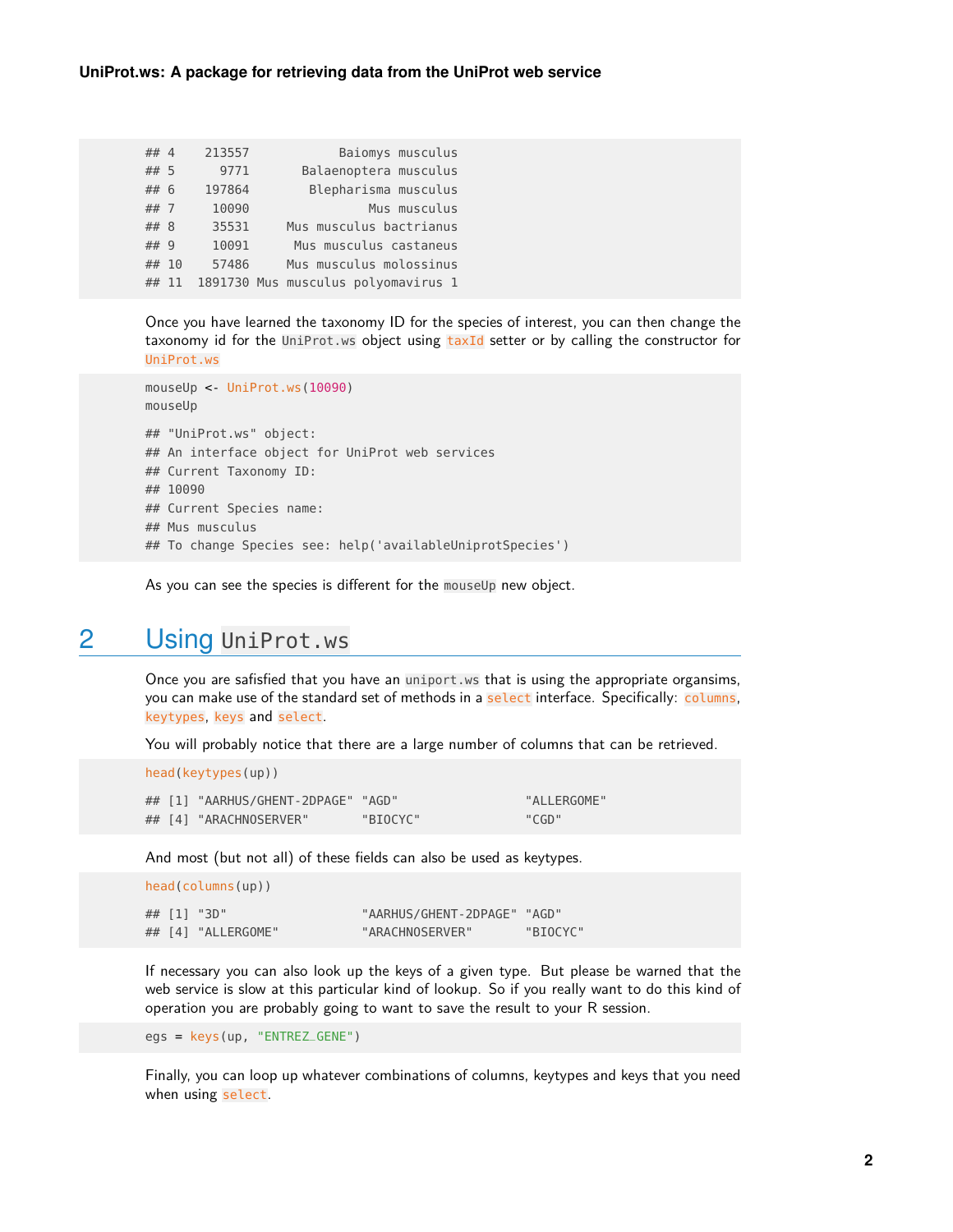```
keys <- c("1","2")
columns <- c("PDB","HGNC","SEQUENCE")
kt <- "ENTREZ_GENE"
res <- select(up, keys, columns, kt)
## Getting mapping data for 1 ... and ACC
## Getting mapping data for P04217 ... and PDB_ID
## Getting mapping data for P04217 ... and HGNC_ID
## Getting extra data for P04217, V9HWD8, P01023
## 'select()' returned 1:many mapping between keys and columns
res
## ENTREZ_GENE PDB HGNC
## 1 1 <NA> HGNC:5
## 2 1 <NA> <NA>
## 3 2 1BV8 HGNC:7
## 4 2 2P9R HGNC:7
## 5 2 4ACQ HGNC:7
## 6 2 6TAV HGNC:7
## SEQUENCE SEQUENCE SEQUENCE SEQUENCE SEQUENCE SEQUENCE SEQUENCE SEQUENCE SEQUENCE SEQUENCE SEQUENCE SEQUENCE
\# \# 1
\# 2 and 2 and 2 and 2 and 2 and 2 and 2 and 2 and 2 and 2 and 2 and 2 and 2 and 2 and 2 and 2 and 2 and 2 and 2 and 2 and 2 and 2 and 2 and 2 and 2 and 2 and 2 and 2 and 2 and 2 and 2 and 2 and 2 and 2 and 2 and 2 and 
## 3 MGKNKLLHPSLVLLLLVLLPTDASVSGKPQYMVLVPSLLHTETTEKGCVLLSYLNETVTVSASLESVRGNRSLFTDLEAENDVLHCVAFAVPKSSSNEEVMFL<sup>-</sup>
## 4 MGKNKLLHPSLVLLLLVLLPTDASVSGKPQYMVLVPSLLHTETTEKGCVLLSYLNETVTVSASLESVRGNRSLFTDLEAENDVLHCVAFAVPKSSSNEEVMFL<sup>-</sup>
## 5 MGKNKLLHPSLVLLLLVLLPTDASVSGKPQYMVLVPSLLHTETTEKGCVLLSYLNETVTVSASLESVRGNRSLFTDLEAENDVLHCVAFAVPKSSSNEEVMFL<sup>-</sup>
## 6 MGKNKLLHPSLVLLLLVLLPTDASVSGKPQYMVLVPSLLHTETTEKGCVLLSYLNETVTVSASLESVRGNRSLFTDLEAENDVLHCVAFAVPKSSSNEEVMFL<sup>-</sup>
```
#### sessionInfo()

```
sessionInfo()
```

```
## R version 4.2.0 RC (2022-04-21 r82226)
## Platform: x86_64-pc-linux-gnu (64-bit)
## Running under: Ubuntu 20.04.4 LTS
##
## Matrix products: default
## BLAS: /home/biocbuild/bbs-3.16-bioc/R/lib/libRblas.so
## LAPACK: /home/biocbuild/bbs-3.16-bioc/R/lib/libRlapack.so
##
## locale:
## [1] LC_CTYPE=en_US.UTF-8 LC_NUMERIC=C
## [3] LC_TIME=en_GB LC_COLLATE=C
## [5] LC_MONETARY=en_US.UTF-8 LC_MESSAGES=en_US.UTF-8
## [7] LC_PAPER=en_US.UTF-8 LC_NAME=C
## [9] LC_ADDRESS=C LC_TELEPHONE=C
## [11] LC_MEASUREMENT=en_US.UTF-8 LC_IDENTIFICATION=C
##
## attached base packages:
```